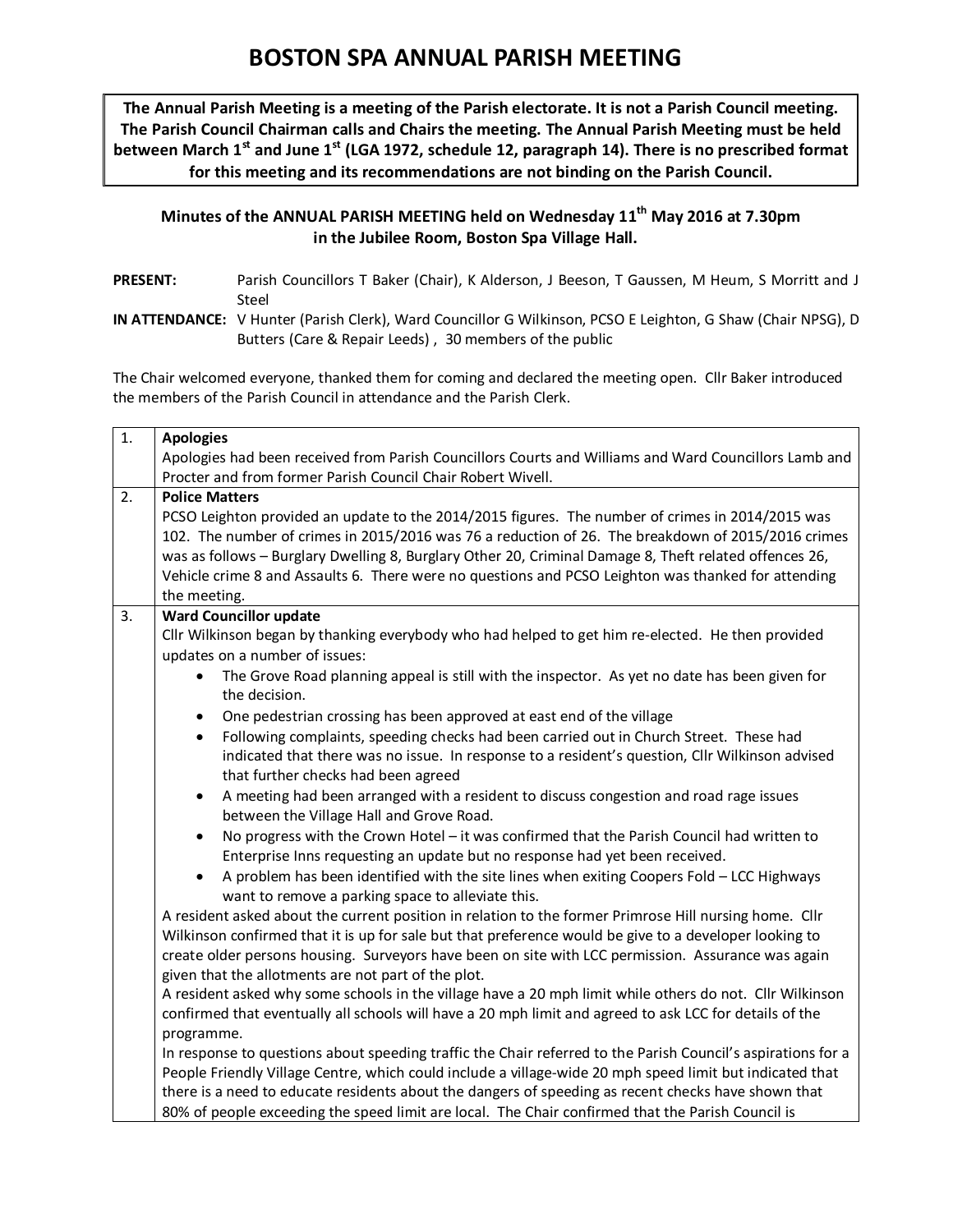|    | pressing for the early completion of the traffic calming measures that were a requirement of the Church                                                                                                                  |  |  |  |  |  |  |
|----|--------------------------------------------------------------------------------------------------------------------------------------------------------------------------------------------------------------------------|--|--|--|--|--|--|
|    | Fields planning approval.                                                                                                                                                                                                |  |  |  |  |  |  |
|    | A resident suggested that the village could consider setting up a fund to purchase speed camera.                                                                                                                         |  |  |  |  |  |  |
|    | A resident commented on the state of Grove Road, which is seriously in need of repair. Cllr Wilkinson                                                                                                                    |  |  |  |  |  |  |
|    | advised that he has reported this but that the current position is a backlog of £100m worth of repairs                                                                                                                   |  |  |  |  |  |  |
|    | against an annual repairs budget of just £6m.                                                                                                                                                                            |  |  |  |  |  |  |
| 4. | Minutes of the Annual Parish Meeting held on 13 <sup>th</sup> May 2015                                                                                                                                                   |  |  |  |  |  |  |
|    | The minutes were approved and signed by the Chairman as a correct record.                                                                                                                                                |  |  |  |  |  |  |
| 5. | Matters arising from the meeting                                                                                                                                                                                         |  |  |  |  |  |  |
|    | <b>Update on Farmers Market.</b><br>i)                                                                                                                                                                                   |  |  |  |  |  |  |
|    | Following a reduction in the number of stalls down to four, a discussion had taken place on whether                                                                                                                      |  |  |  |  |  |  |
|    | the market should continue. The Village Hall Management Committee had put forward a proposal                                                                                                                             |  |  |  |  |  |  |
|    | for it to move to the Village Hall and become an indoor market. This had been agreed on a trial                                                                                                                          |  |  |  |  |  |  |
|    | basis and would take effect from Friday 13 <sup>th</sup> May.                                                                                                                                                            |  |  |  |  |  |  |
| 6. | Presentation on the Leeds Directory - Dean Butcher, Marketing and Development Officer, Care and                                                                                                                          |  |  |  |  |  |  |
|    | Repair Leeds gave a short presentation on the Leeds Directory. He advised that Care & Repairs Leeds is a                                                                                                                 |  |  |  |  |  |  |
|    | not for profit organisation funded by Leeds City Council and that the purpose of the presentation was to                                                                                                                 |  |  |  |  |  |  |
|    | raise awareness of what is included and how it works. The aim of the Directory is to provide support to                                                                                                                  |  |  |  |  |  |  |
|    | people to find services in the following areas:                                                                                                                                                                          |  |  |  |  |  |  |
|    | Around the home - cleaning, gardening etc<br>٠                                                                                                                                                                           |  |  |  |  |  |  |
|    | Health and Personal care<br>$\bullet$                                                                                                                                                                                    |  |  |  |  |  |  |
|    |                                                                                                                                                                                                                          |  |  |  |  |  |  |
|    | In Your Community - befriending etc<br>$\bullet$                                                                                                                                                                         |  |  |  |  |  |  |
|    | Advice, Information and Support<br>$\bullet$                                                                                                                                                                             |  |  |  |  |  |  |
|    | He confirmed that all services included in the Directory are checked and vetted to give peace of mind and<br>also include star ratings and reviews from users. The Directory's services can either be accessed online at |  |  |  |  |  |  |
|    | www.leedsdirectory.org or by calling the Helpline 0113 391 8333                                                                                                                                                          |  |  |  |  |  |  |
|    |                                                                                                                                                                                                                          |  |  |  |  |  |  |
|    | Residents were asked to encourage providers to sign up to the Directory.                                                                                                                                                 |  |  |  |  |  |  |
|    | A discussion took place on how best to publicise the Directory to residents not at the meeting. The Chair<br>thanked Dean for attending.                                                                                 |  |  |  |  |  |  |
| 7. | Neighbourhood Plan for Boston Spa - Geoff Shaw - Chair, Boston Spa Neighbourhood Plan Steering                                                                                                                           |  |  |  |  |  |  |
|    | Group presented an update of the work since the last meeting.                                                                                                                                                            |  |  |  |  |  |  |
|    | Geoff reported that producing the Plan had been a lot more complex than initially thought. Problems                                                                                                                      |  |  |  |  |  |  |
|    | had arisen due to the need for the Plan to accord with Leeds City Strategy, the site allocations element of                                                                                                              |  |  |  |  |  |  |
|    | which is still to be agreed. LCC have now been persuaded that Boston Spa can move forward with its                                                                                                                       |  |  |  |  |  |  |
|    | Plan, which will set out policies for housing development, transport etc. and the Plan has now gone                                                                                                                      |  |  |  |  |  |  |
|    | forward for formal consultation. Consultation is open until the 19 <sup>th</sup> June and Geoff asked residents to                                                                                                       |  |  |  |  |  |  |
|    | take the opportunity to submit their comments. Following consultation the Plan will be amended in the                                                                                                                    |  |  |  |  |  |  |
|    | light of comments made and the amended plan will go to an independent examiner before being subject                                                                                                                      |  |  |  |  |  |  |
|    | to a referendum of all residents.                                                                                                                                                                                        |  |  |  |  |  |  |
|    | Residents thanked Geoff and the Neighbourhood Plan Steering Group for all of the work done to get the                                                                                                                    |  |  |  |  |  |  |
|    | Plan to this stage.                                                                                                                                                                                                      |  |  |  |  |  |  |
|    | A question was asked about the objective within the Plan to increase green space. Geoff confirmed that                                                                                                                   |  |  |  |  |  |  |
|    | the key was to increase usable green space rather than green space per se.                                                                                                                                               |  |  |  |  |  |  |
|    | A comment was made about the proposal to try and deter through traffic and whether this might impact                                                                                                                     |  |  |  |  |  |  |
|    | on businesses that relied on this.                                                                                                                                                                                       |  |  |  |  |  |  |
|    | A comment was made about the issue of school places in relation to any future housing development.                                                                                                                       |  |  |  |  |  |  |
| 8. | Boston Spa Hydropower project update - In the absence of Cllr Susan Williams, Cllr Tim Baker provided                                                                                                                    |  |  |  |  |  |  |
|    | an update on the project. He confirmed that since the last meeting the project had been beset by                                                                                                                         |  |  |  |  |  |  |
|    | problems including a reduction in feed-in tariffs, communication issues with the PC's partner Hydrosense                                                                                                                 |  |  |  |  |  |  |
|    | and access to Holgate Lane. As a result of these issues a recommendation would be being made to the                                                                                                                      |  |  |  |  |  |  |
|    | Annual Parish Council meeting that regretfully the scheme should not proceed at the present time.                                                                                                                        |  |  |  |  |  |  |
| 9. | Stables Lane - Cllr Kevin Alderson presented an update on the work done to date by the Stables Lane                                                                                                                      |  |  |  |  |  |  |
|    | working group and its plans for the site.                                                                                                                                                                                |  |  |  |  |  |  |
|    | Work on the Neighbourhood Plan has identified a shortage in green space equivalent to twice the size                                                                                                                     |  |  |  |  |  |  |